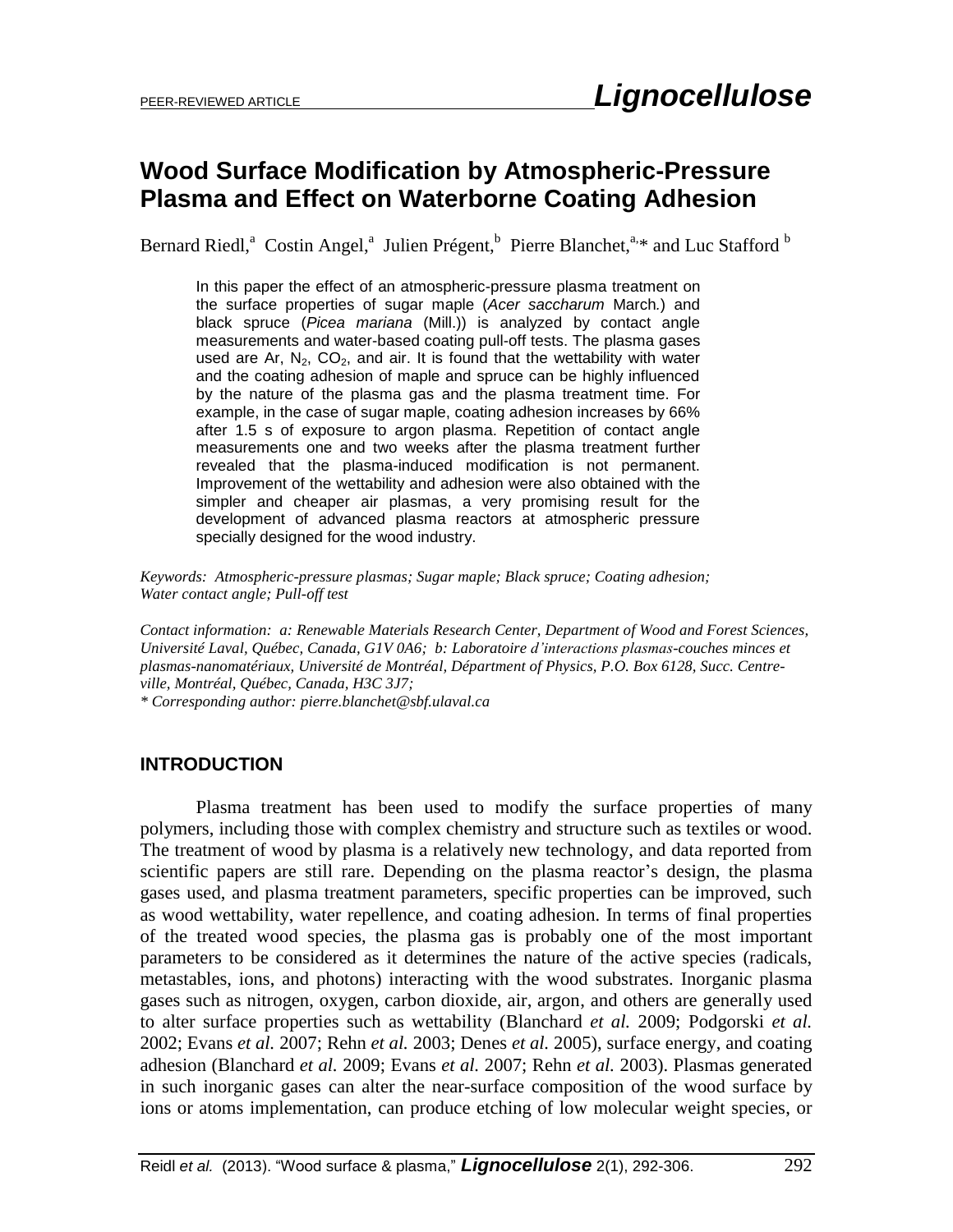can also modify the chemical structure following ultraviolet irradiation. On the other hand, organic gases such as ethane, hexamethyldisiloxane (HMDSO), polymethyldisiloxane (PMDSO), and fluorine compounds are often used together with inorganic carrier gases for the growth of hydrophobic functional coatings on wood surfaces by Plasma-Enhanced Chemical Vapour Deposition (PECVD) (Podgorski *et al.* 2001; Zanini *et al.* 2008; Kim *et al.* 2009; Manolache *et al.* 2008; Levasseur *et al.* 2012).

At this time several wood species treated by plasmas have been investigated, from common northern species such as maple (Blanchard *et al.* 2009; Busnel *et al.* 2010), pine (Podgorski *et al.* 2001), spruce, poplar, or chestnut (Zanini *et al.* 2008) to more exotic species like coconut palm or eucalyptus (Blantocas *et al.* 2007). Besides wood species and the nature of the plasma gas, another variable to be considered is wood conditioning and finishing. Prior to plasma treatment, wood samples can be specifically conditioned and aged, sanded to a specific degree, or not sanded at all. It is important to account for sample finishing, since sanding could lead to the removal of wood extractives from the surface. The influence of wood samples' preparation (sanded *vs*. not sanded) was evaluated by Wolkenhauer *et al.* (2009).

Many other plasma parameters and their role on wood modification dynamics have been investigated, including injected power and excitation frequency (Podgorski *et al.* 2000, 2001), operating pressure and gas flow rate (Blanchard *et al.* 2009; Podgorski *et al.* 2000, 2001), plasma exposure time (Podgorski *et al.* 2001), and cut orientation with respect to wood grain direction (Evans *et al.* 2007). Given the highly complex composition of wood, which is composed of cellulose, hemicelluloses, and lignin, a number of mechanisms can arise following plasma exposure.

The effect of a specific plasma treatment is often characterized by contact angle analysis (Blanchard *et al.* 2009; Podgorski *et al.* 2000, 2001; Zanini *et al.* 2008; Evans *et al.* 2007; Rehn *et al.* 2003; Podgorski *et al.* 2001b; Busnel *et al.* 2010; Asandulesa *et al.* 2010) and adhesion tests (Blanchard *et al.* 2009; Evans *et al.* 2007; Rehn *et al.* 2003; Nussbaum 1999; Kim *et al.* 2009; Busnel *et al.* 2010). Other analyses include water droplet absorption tests (Blantocas *et al.* 2007; Manolache *et al.* 2008; Wolkenhauer *et al.* 2007), permeability tests (Chen *et al.* 1990), X-ray photoelectron spectroscopy (XPS) (Avramidis *et al.* 2009; Busnel *et al.* 2010), and atomic force microscopy (Mahlberg *et al.* 1999). For example, using XPS, Klarhöfer *et al*. (2010) showed that Dielectric Barrier Discharges (DBD) at atmospheric pressure operated in oxygen-oxidized lignin while those operated in argon reduced both lignin and cellulose.

Plasma reactors could roughly be classified as either vacuum (low-pressure) reactors or atmospheric-pressure reactors. The differences between these types of plasmas were explained by a number of authors (Denes *et al*. 2005). Both types of plasma reactors have been used to alter the near-surface properties of wood. Low-pressure systems operate in close enclosures in which the pressure (order of a few mTorr) has to be created and maintained prior to and during treatment. This usually involves expensive installations, time consuming processes, and high operating costs. Besides, since the space of the enclosure is limited, only relatively small quantities of wood batches can be treated at once. After that, the reactor has to be turned off and then opened in order to replace the samples, operations which dramatically affect the productivity. On the other hand, atmospheric-pressure plasma reactors operate in open environments, where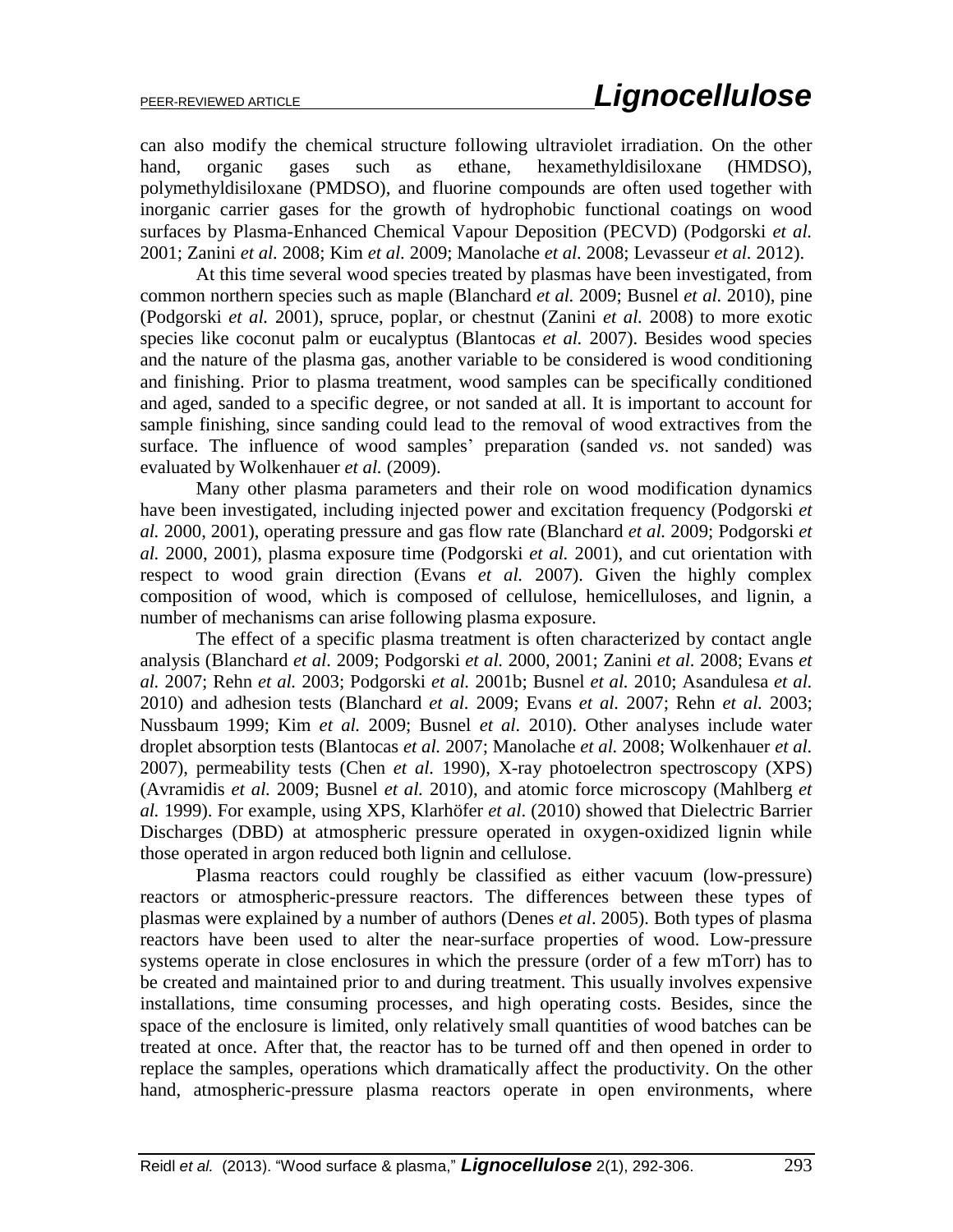samples can be inserted or removed anytime into the plasma. From a practical point of view, such reactors present the advantage that they are highly productive and relatively inexpensive to operate. Thus, they could be inserted in a continuous batch production line at a very low cost, allowing the development of a new generation of wood products. The authors of this study consider that, even if vacuum plasma reactors are very useful for the treatment of some very high-added value products, such as medical prosthesis or microchips, atmospheric-pressure plasma reactors are the most suitable approach to treat low-added value materials such as wood and still create competitive products.

Among reports on plasma treatment of wood surfaces, reviews of those realized under atmospheric pressure conditions are particularly scarce. Rehn *et al.* (2003) used an atmospheric pressure DBD to improve fracture strength and uptake time of water droplets on wood surfaces. The plasma gas was atmospheric air, and the wood species investigated were robinia, spruce, beech, teak, and oak. Another research involving a DBD operated in air was conducted by Wolkenhauer *et al.* (2007). Samples consisted of wood plastic composites, particle boards, and fibre boards. The authors found that the water contact angle on these surfaces decreases proportionally with plasma exposure time on all type of samples. Also, delamination tests have proved that adhesion of coatings increased after plasma treatment. Busnel *et al.* (2010) examined the effect of DBD treatments on sugar maple and black spruce. The plasma gases used were Ar,  $O_2$ ,  $N_2$ ,  $CO<sub>2</sub>$ , and some of their mixtures. Depending on the gas composition, contact angle and coating adhesion for both species were significantly modified. Based on the set of data reported, a correlation was proposed between the plasma-induced improvement in the hydrophobic character of wood samples and the corresponding improvement in woodcoating adhesion. The hydrophobic behaviour of wood has also been investigated by Asanduleasa *et al*. (2010). Studied wood species were oak and beech, the plasma gas was He, and the treatments were also performed with a DBD tool. The wettability of wood improved following the treatment, as shown by water contact angle analysis. Avramidis *et al.* (2009) also investigated how atmospheric-pressure plasma alters the hydrophilic characteristics of beech, oak, spruce, and pine.

Low-pressure or close to vacuum plasma treatments include the works of Podgorski *et al.* (2001), Evans *et al.* (2007), and Chen *et al.* (1990). Podgorski *et al.* (2001) investigated the influence of fir plasma exposure time, plasma power, sample to plasma distance, and aging time after treatment. Another study which monitored the effect of plasma energy and aging time after plasma treatment of several eucalyptus species was conducted by Evans *et al.* (2007). Chen *et al.* (1990) investigated the effect of plasma-induced permeability increase on white fir and Douglas fir.

According to the review presented above, it is obvious that plasma treatment at either low or atmospheric pressure is an effective way to alter wood wettability and coating adhesion. The effect of plasma exposure on wood depends on many parameters such as time of exposure, plasma gas, elapsed time after treatment, wood species, and others. While the influence of some of these parameters was evaluated for low-pressure plasma, there are little or no data available on this subject under atmospheric pressure conditions. It is the aim of the present study to contribute to the understanding of wood plasma treatment at atmospheric pressure by investigating the effect of several plasma factors on maple and spruce wood. This work is somehow complementary to the work of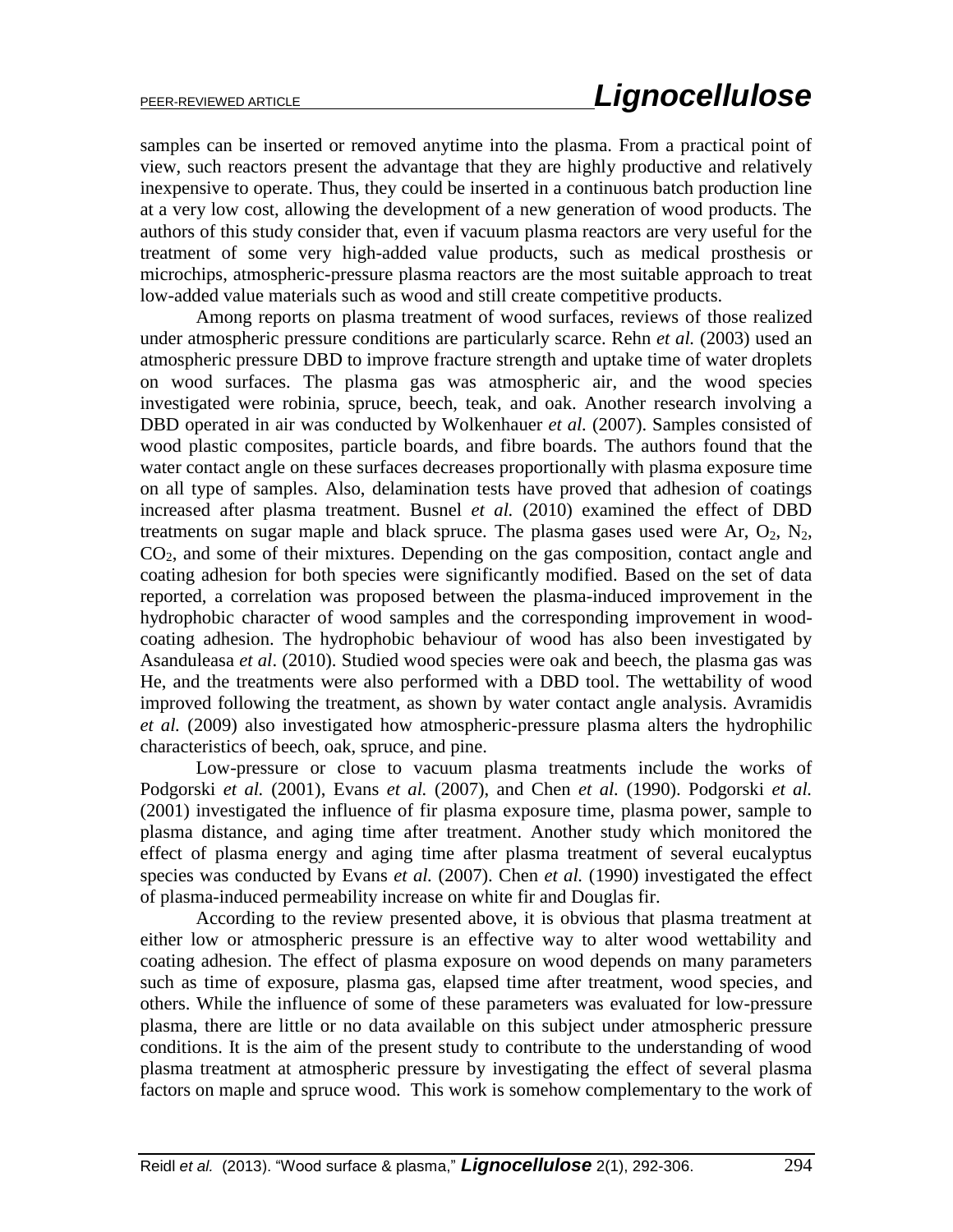Busnel *et al.* (2010), because the same wood species and plasmas are used, but additional parameters such as plasma exposure time and elapsed time after treatment are investigated. Also, wood surface preparation is different (wood samples were not sanded before plasma treatment).

### **MATERIALS AND METHODS**

Black spruce and sugar maple wood blocks  $(3.5" \times 3.5" \times \frac{1}{2})$  were cut tangentially-longitudinally with respect to the wood grain direction. Four hundred specimens were made for each species. After cutting, all the wood samples were randomized and conditioned at 20  $^{\circ}$ C and 50% RH for two weeks before proceeding to the various plasma treatments. The plasma apparatus is shown in Fig. 1. It consists of a plane-to-plane dielectric barrier discharge opening to ambient air (Plasmionique, Quebec, Canada). In this system, the discharge is sustained between two metallic electrodes (285 cm<sup>2</sup>) covered with two 1.5 mm thick quartz discharge plates.



**Fig. 1.** Schematics of the flowing DBD apparatus used in this work - wood samples are moved on a conveyer along the plasma jet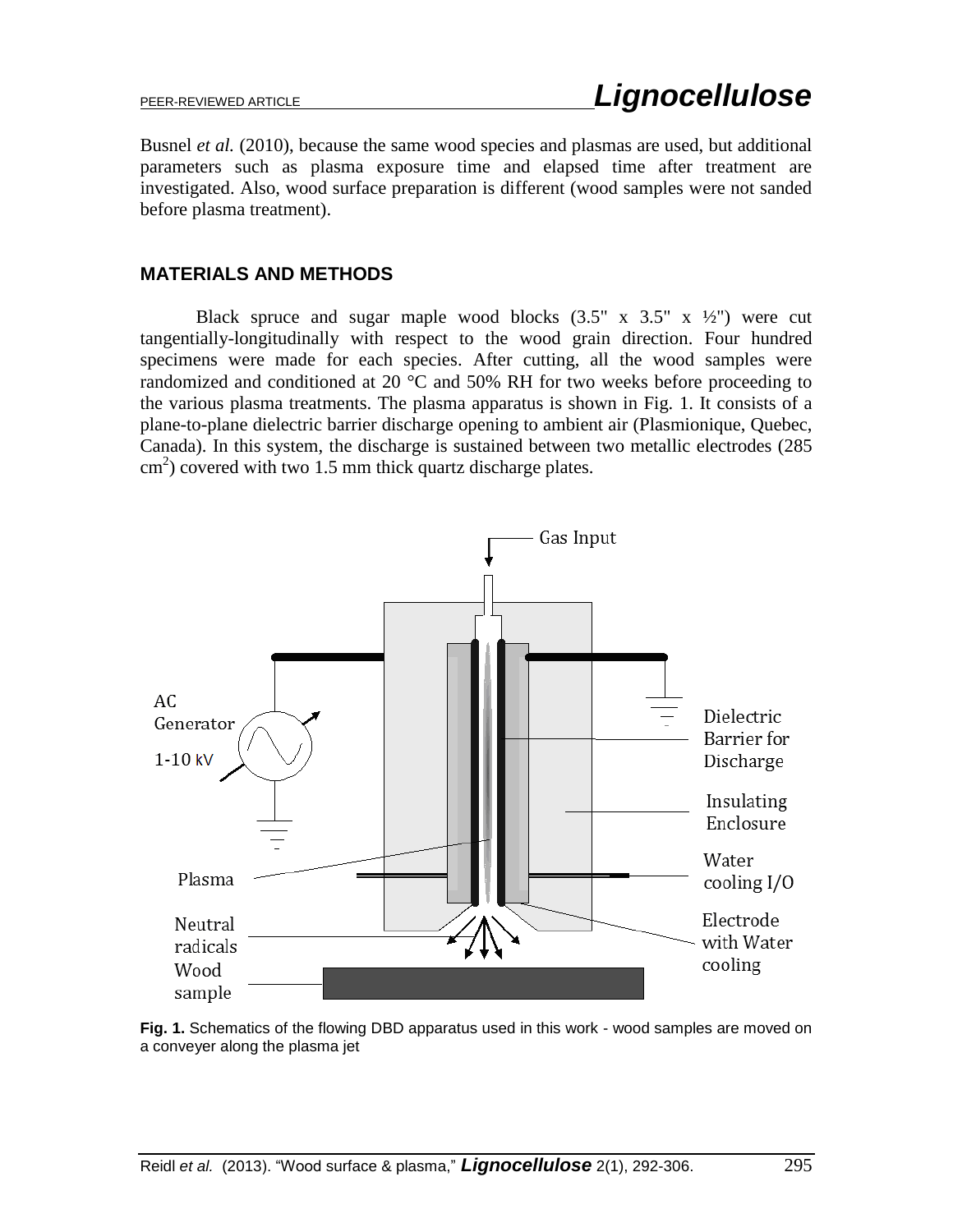The discharge gap was set to 1.4 mm. The system also includes a gas inlet line located near the end of the electrodes and composed of several independent channels allowing the creation of plasmas with various gases (here  $N_2$ ,  $O_2$ ,  $CO_2$ , and Ar). The electrical circuit used to power the plasma consists of several elements. The first one is a function generator which provides the reference signal. This signal is then applied to the input of a linear power amplifier connected in series with the primary of a step-up transformer. The discharge cell is connected to the transformer's secondary in series with a 50  $\Omega$  resistor to measure the potential drop and thus the current using Ohm's law. For all gases investigated, the electrical stimulation was sinusoidal with a frequency of 9 kHz. The peak-to-peak voltage and the resulting power absorbed or dissipated in the discharge for each gas investigated are given in Table 1. After subtraction of the capacitive current from the measured current (to obtain the discharge current) and of the voltage drop across the quartz dielectric plates from the applied voltage (to obtain the voltage applied to the gas), the power absorbed or dissipated in the plasma was obtained using the approach described by Naudé *et al.* (2005).

One of the specificities of this reactor with respect to other atmospheric-pressure DBD units is that high gas flows (50 L/min) are blown between the two electrodes where the plasma is sustained such that wood samples are exposed to the flowing afterglow or plasma jet. Depending on the wood inherent roughness, the plasma-to-surface distance was in the 3-5 mm range. No modification of wood surfaces was observed for small gas flows (below about 1 L/min), which confirms that the observed change in wettability and adhesion reported below results from exposure to a flowing afterglow or plasma jet and not to a coplanar surface discharge. In order to control the plasma exposure time, wood samples are placed on a treadmill on which the speed can be adjusted. In this work, a constant speed of 1.5 cm/s was used, which leads to an estimate treatment time per pass of 0.1 s. For most experiments, multi-pass treatments were performed, allowing detailed investigations of the plasma exposure time (between 0.1 and 1.5 s) on the wood surface modification dynamics. For all experimental conditions investigated, 10 to 15 repetitions were performed to account for the random variation of properties in wood samples.

| Nature of the gas | <b>Applied peak-to-</b><br>peak voltage (kV) | <b>RMS discharge</b><br>current (mA) | Power absorbed or<br>dissipated in the<br>discharge (W) |
|-------------------|----------------------------------------------|--------------------------------------|---------------------------------------------------------|
| Αr                | 3.5                                          | 8.4                                  | 4.C                                                     |
| $\mathsf{N}_2$    |                                              | 4.4                                  | 7.1                                                     |
| CO <sub>2</sub>   |                                              | 13                                   | 32                                                      |
| Dry air           | 10                                           | 18                                   | 37                                                      |

Following each plasma treatment, two types of analysis were performed: contact angle measurements and coating pull-off tests. The wettability with water of plasmamodified wood samples was analyzed the same day as the plasma treatment. The goniometer used was First Ten Angstroms 200 Dynamic Contact Angle Analyser. Contact angle values were recorded immediately after droplet deposition on the wood sample surface. Since the water droplets spread asymmetrically with respect to the wood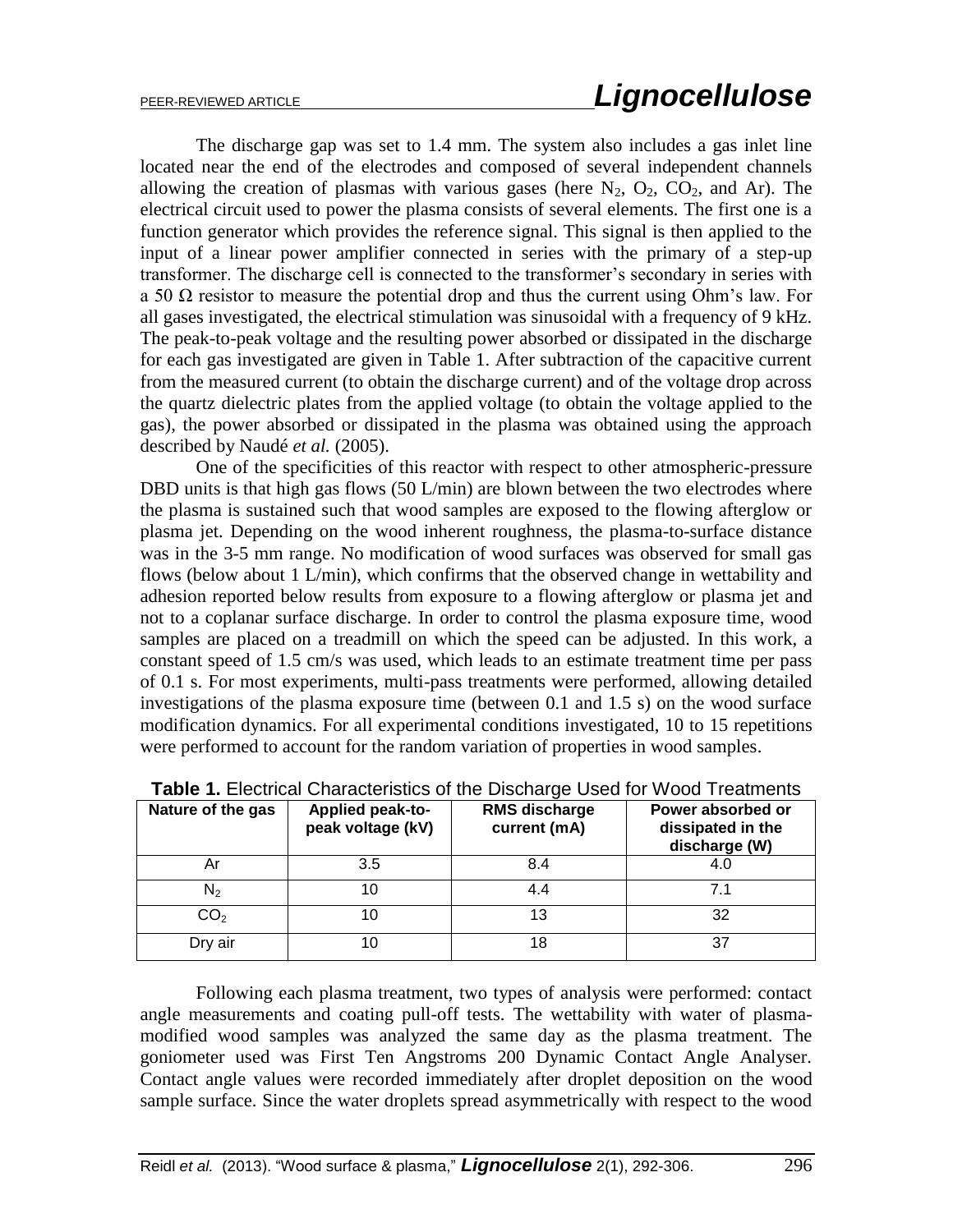grain angle, the wood samples were placed such that the axis of the camera was always perpendicular to the wood grain direction, as shown in Fig. 2. Mean contact angles were then determined by averaging over several points on a sample, and this was repeated for 10 wood samples.



**Fig. 2.** View direction of camera with respect to the wood grain

To examine the long-term stability of the plasma-modified wood samples following natural aging, contact angle measurements on uncoated samples were repeated after one and two weeks. During this natural aging time, the samples were kept in the conditioning chamber at 20 °C and 50% RH.

For the pull-off tests, 15 repetitions were performed for each set of plasma conditions. Immediately after treatment, wood samples were covered with a waterborne UV-curable polyurethane/polyacrylate coating, the same that was used by Busnel *et al.* (2009). The coating was applied with a square applicator, allowing a thickness of 0.1 mm. The coating was then allowed to dry for 10 min at 60  $^{\circ}$ C. Then, a second layer was applied in the same way. After that, all the specimens covered with resin underwent UV curing (Sunkist mercury lamp/UVA = 53  $J/m<sup>2</sup>$ ). Once the resin cured, the pull-off test was performed accordingly with ASTM D4541-02 standards. In this framework, metal dollies were glued on the coating with an epoxy resin. After 24 h or more, the coating around the dollies was sawn to separate it from the rest of the resin film, and the dollies were then pulled off with a hand machine made by Positest. The maximum load, which occurs at the time of the delamination of the UV coating from the wood surface, was recorded. When important wood failure had been noticed, the measurement was eliminated from the statistics.

### **RESULTS AND DISCUSSION**

In Fig. 3, the hydroscopic behaviour of sugar maple and black spruce wood samples following their exposure to various plasma gases are compared for a total exposure time of 1.5 s. One can see that nitrogen, argon, and air-based plasma jets dramatically decreased the mean contact angle of water for sugar maple. On the other hand, carbon dioxide did not significantly alter the wettability of maple (Fig. 3a). For black spruce, none of the four plasma gases investigated in this work produced a significant modification of the mean contact angle of water, even for maximum treatment durations (Fig. 3b). As discussed by Avramidis *et al.* (2012), part of the increase in the wood surface energy resulting in lower water contact angles following plasma exposure can be attributed to the removal of wood hydrophobic extractives. Given the highly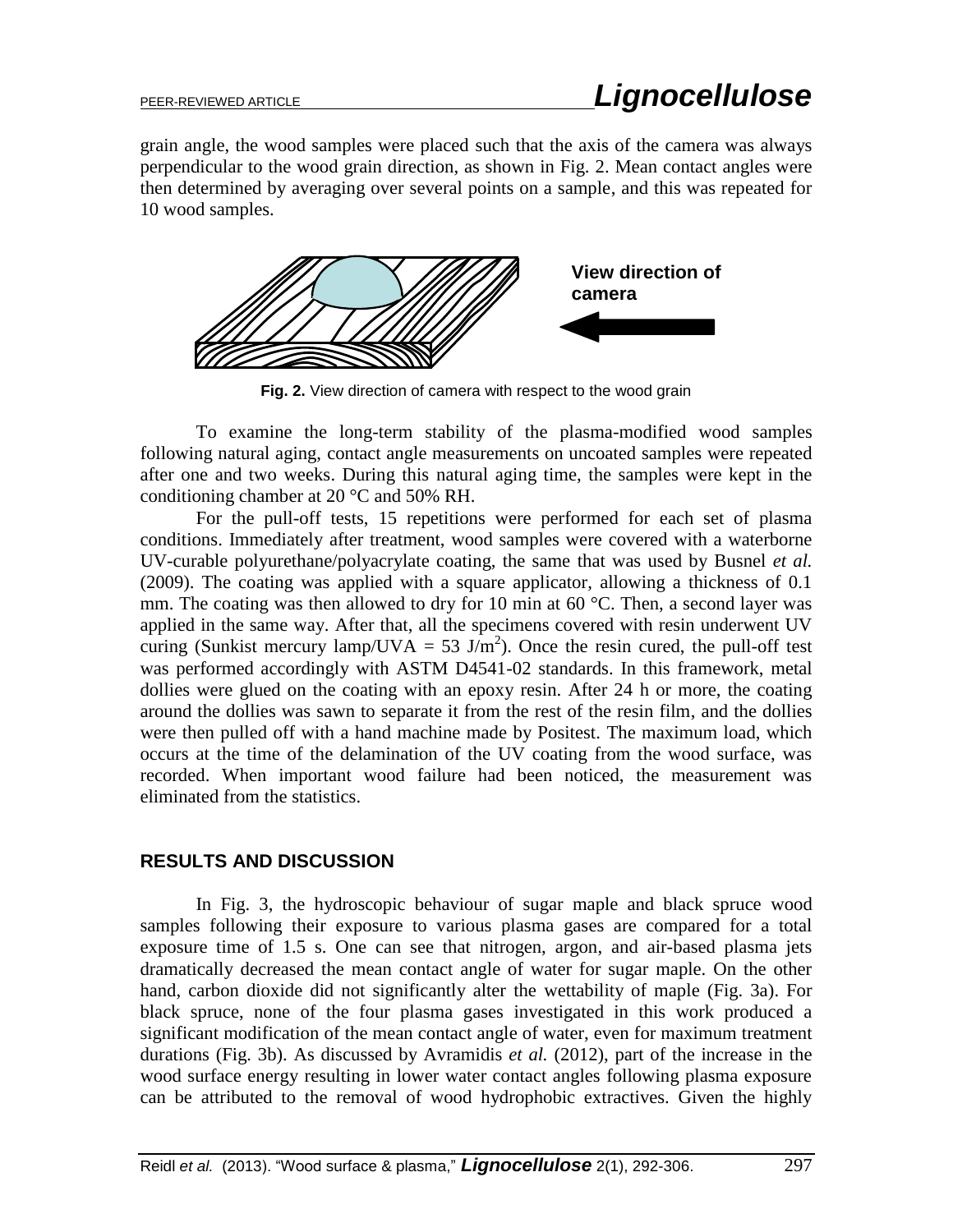porous nature of black spruce, one can readily expect a more rapid migration of wood extractives contained in the cell lumen towards the topmost surface. For such softwood species, even if some removal occurs in the plasma treatment, outdiffusion of extractives is so rapid that the wood rapidly returns to its pristine state and thus to the water contact angle before plasma exposure. Despite such rapid migration and the lack of modification of the contact angle, improvement of the adhesion may still be observed. Indeed, in contrast to the simple removal of wood extractives following sanding, the wood surface can also undergo significant chemical, structural, or morphological changes in the presence of an active species in the plasma jet, and these modifications are all likely to play a significant role on the evolution of the wood-coating adhesion properties.



**Fig. 3.** Influence of plasma gas on wettability with water of sugar maple (top) and black spruce (bottom) for a plasma exposure time of 1.5 s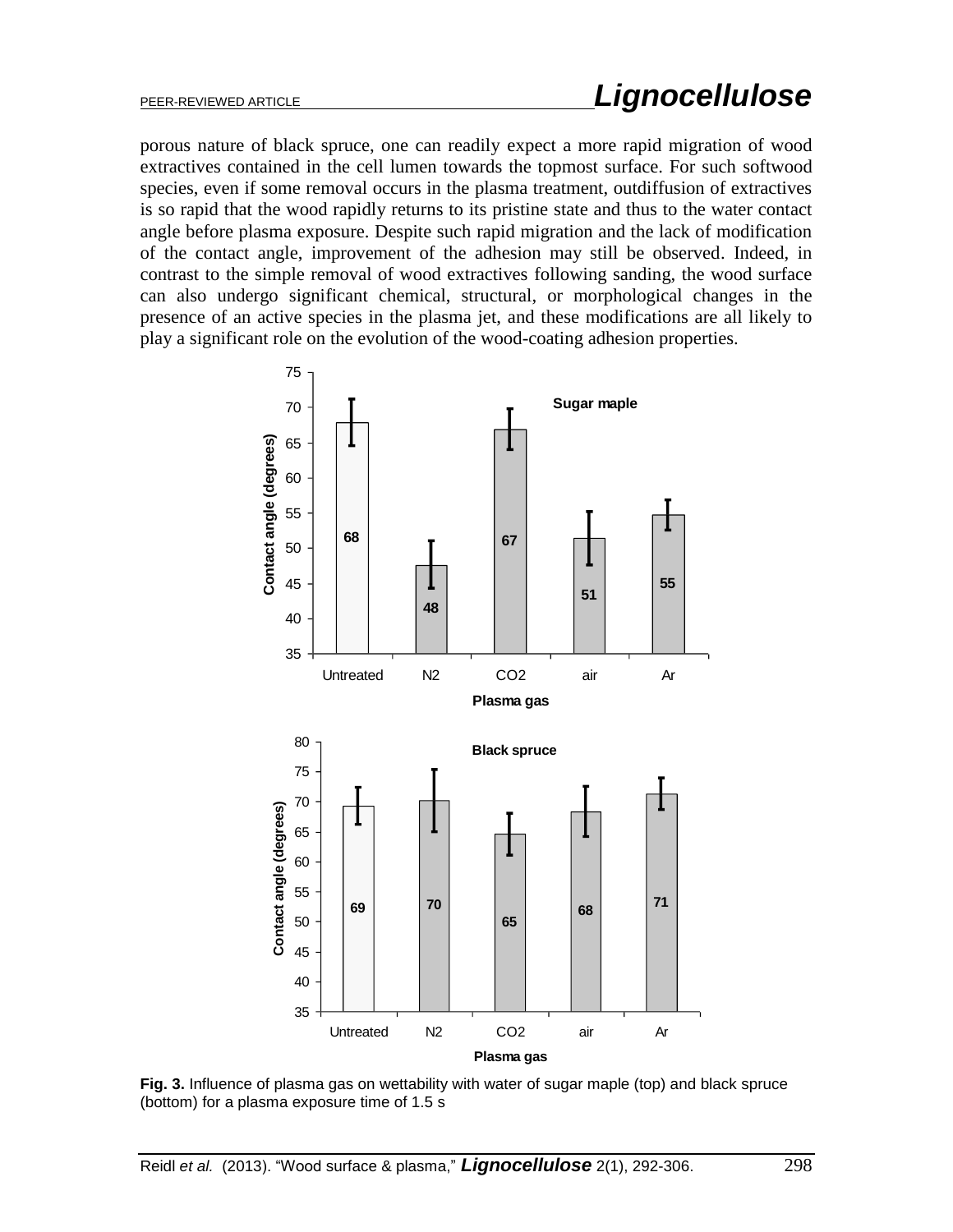It is notable that air-based plasmas can decrease the contact angle of water of sugar maple from  $68^{\circ}$  to  $51^{\circ}$  (25%) after only 1.5 s of treatment, and this is very encouraging from a practical point of view. Indeed, such results represent a strong step towards the development of atmospheric-pressure plasma reactors running with simple and cheap feed gases, which makes them more easily transferable to the wood industry. Such a reactor would operate using the ambient filtered air instead of the more expensive compressed gases. Since the formation of plasma jets such as those used in the present study consumes very large amount of gases (flow rates  $> 50$  L/min), air-based plasmas would be very economical and thus more suitable for wood producers.

The influence of plasma exposure time on mean contact angle is represented in Fig. 4. For sugar maple, experimental results demonstrate that the water mean contact angle loss is proportional to plasma exposure time, and this relation is approximately linear. The exception is carbon dioxide, which fails to significantly modify the wettability of wood irrespective of the exposure time (Fig. 4a). In the case of black spruce, it was impossible to establish a relation between exposure time and mean contact angle. In Fig. 5b, one can see that the values of contact angles related to exposure times are randomly distributed above or under the control value (dotted line), so there is no effect on spruce wettability or at least nothing that could be detected by contact angle analysis.

The stability of each plasma treatment for both wood species is shown in Fig. 5. As seen by contact angle analysis, the effect of plasma active species is not permanent, no matter the plasma gas used. The repetition of contact angle measurements after one and two weeks following plasma treatment demonstrates that mean contact angle values increase progressively during the period elapsed after treatment. In some cases, for low plasma exposure times, the initial contact angle value of untreated specimens is reached after only one week. This is the case for argon and air treatments on sugar maple. For longer exposures, such as 1 and 1.5 s, the initial plasma effects are strong enough to last more than two weeks on sugar maple, but the trend is ascendant for all exposure times (Fig. 5 a to d). It is likely that the mean contact angle values of high exposure durations would eventually reach the initial values after a period longer than two weeks. For black spruce the effect of elapsed time after plasma treatment is less obvious, probably because there was not any improvement in the first place (Fig. 5 e to f), but one can still see a tendency of increasing contact angle values for nitrogen (all exposure times) and argon (all but 1.5 s exposure time).

This instability in the water contact angle may be due to the nature of the chemical changes in the wood surface. When wood is cut, contact angles with water vary with time due to oxidation and migration of extractives to the surface (Nussbaum 1999). So, the same is bound to happen after plasma treatment. Sakata *et al*. (1993), following corona treatment of the wood surface, suggested the changes in the surface energy of wood following treatment were due to the oxidation of hydrophobic extractives and the wood substance itself, as cellulose and lignin were not affected. Since this oxidised layer is generally quite thin, unreacted extractives in the unaffected wood may diffuse back into the surface and eventually bring the surface energy back to its original values after a few weeks. Avramidis *et al*. (2012) also interpreted changes in the surface energy of the plasma-treated wood in terms of oxidation of extractives.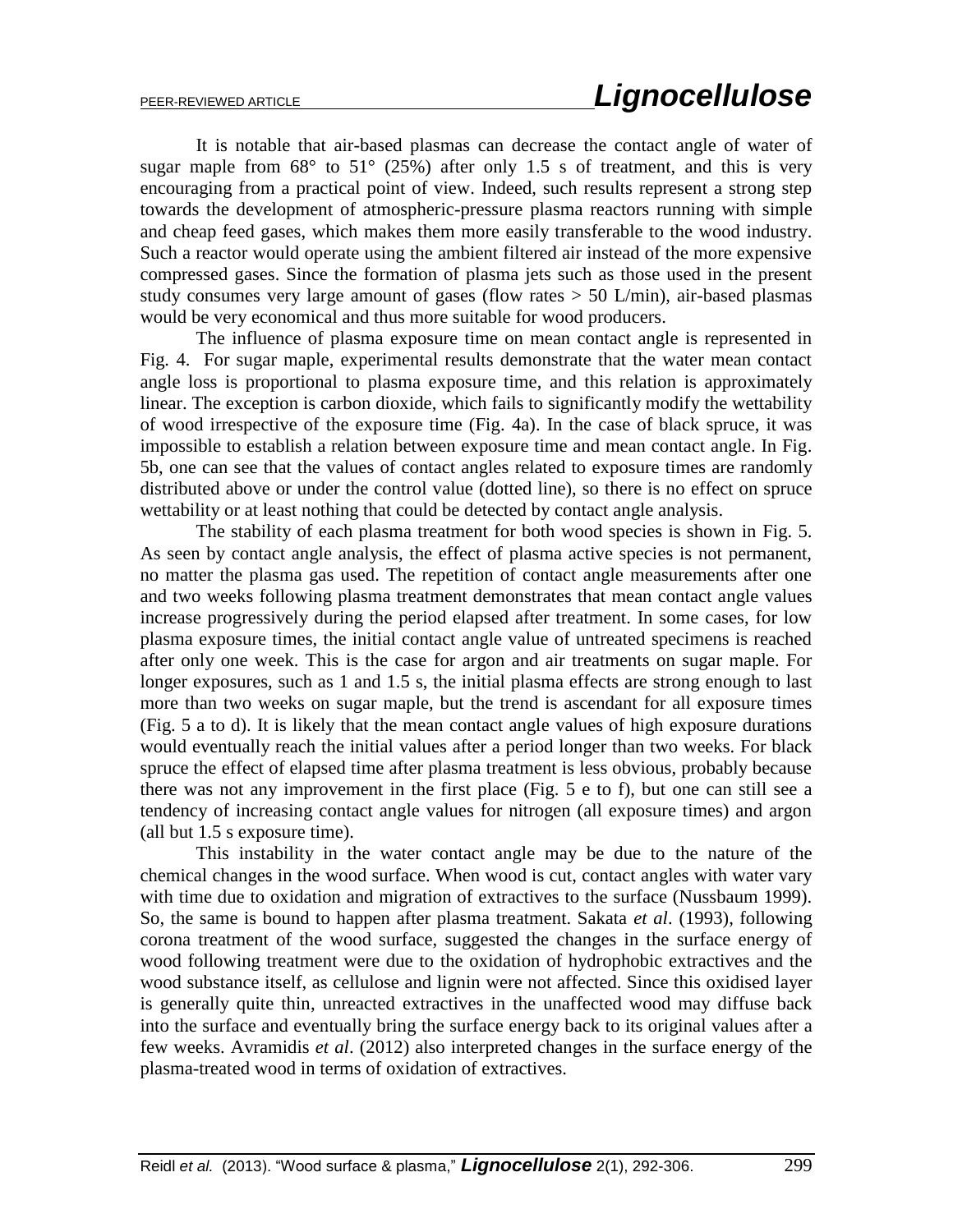

**Fig. 4.** Mean contact angle of water as a function of plasma exposure time for sugar maple (top) and black spruce (bottom). Dotted lines represent values for control samples.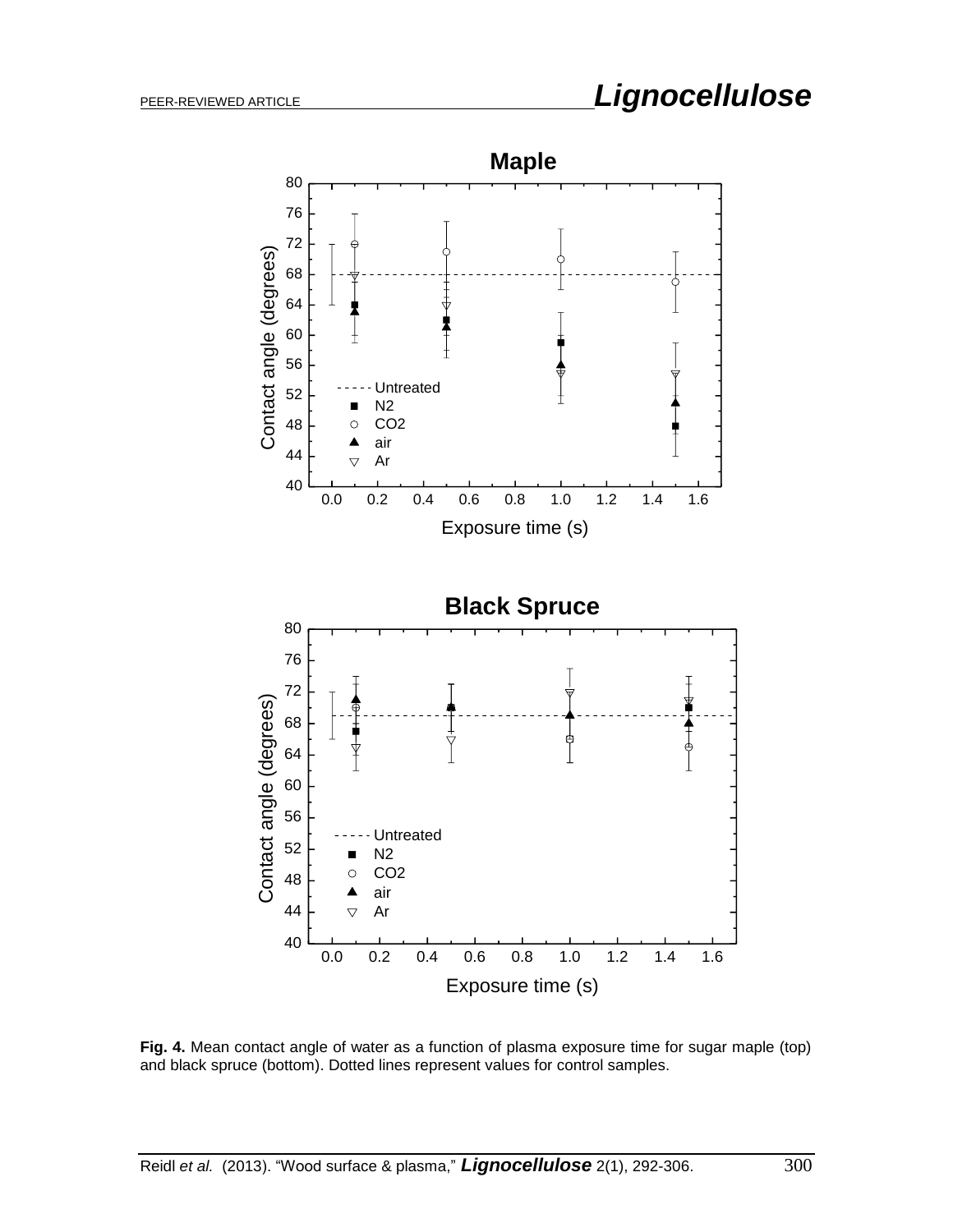# PEER-REVIEWED ARTICLE *Lignocellulose*



**Fig. 5.** Stability of plasma treatment of sugar maple (a to d) and black spruce (e to h)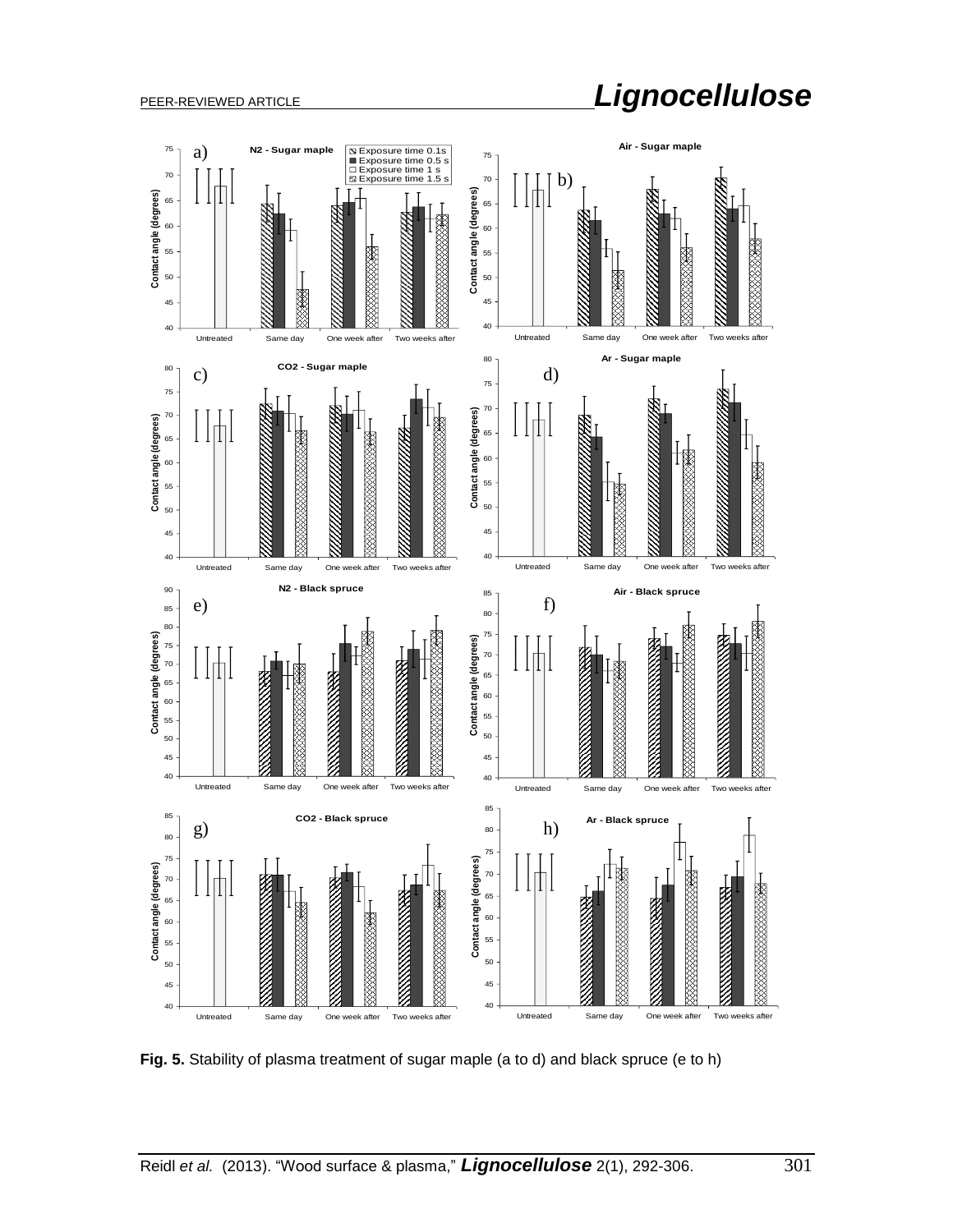Regarding the pull-off tests, statistical analysis revealed that plasma treatment significantly increased coating adhesion on black spruce for all plasma gases but carbon dioxide (Fig. 6). This is true for almost all exposure times for black spruce, the only exception being the air plasma treatment of 0.5 s. Carbon dioxide failed to improve the coating adhesion on spruce, no matter the exposure range. For other gases, the improvement was dramatic in some cases, especially for high exposure times (66% increase in coating adhesion after 1.5 s of spruce exposure to argon plasma). The reason why plasma improves coating adhesion of a waterborne resin but fails to improve wettability of black spruce is still unclear. A possible explanation could be that, since pull-off tests were performed immediately after plasma treatment and contact angle analysis a few hours later, plasma effect on spruce would lead to unstable surface species (such as free radicals) which deactivate during this time. Creation of free radical species was deemed at the origin of enhancement of adhesion in plasma-treated polyethylene by several authors (Bahners and Gutman 2011; Svorcik *et al*. 2006; Tahara *et al.* 2003).



**Fig. 6.** Black spruce pull-off strength as a function of plasma exposure time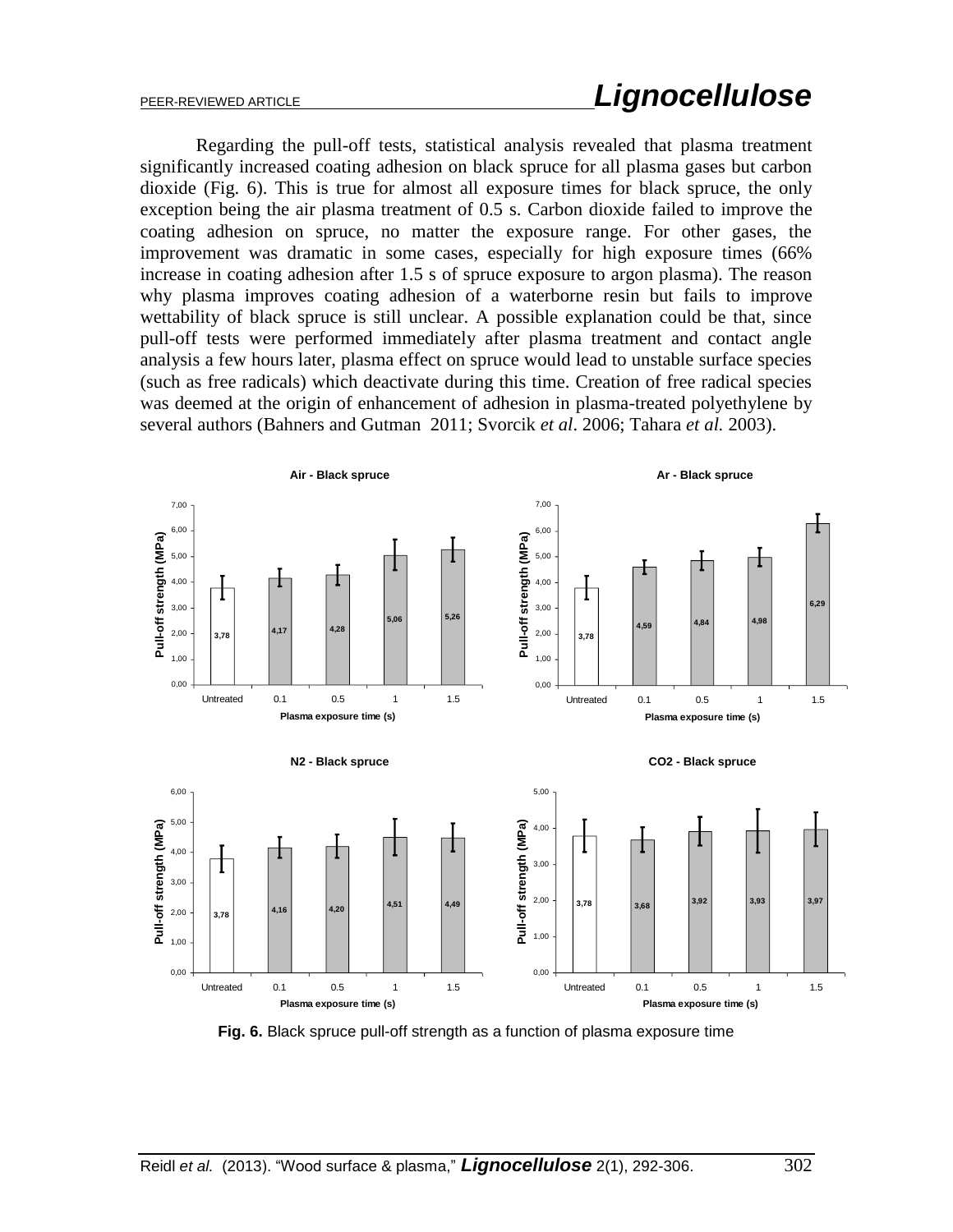## PEER-REVIEWED ARTICLE *Lignocellulose*

As well, pull-off tests of sugar maple revealed that coating adhesion can be altered by most of the atmospheric-pressure plasmas examined, the only exception being the carbon dioxide plasma, which did not produce any significant change for all exposure times investigated (Fig. 7). Carbon dioxide plasma usually increases the polymer surface acidity (Aouinti *et al.* 2003), which could be the reason why both wettability and coating adhesion were not improved by this plasma gas. In addition, despite the higher power absorbed or dissipated in the  $CO<sub>2</sub>$  discharge with respect to other gases (see Table 1), the overall plasma emission turned out to be much lower (not shown), which is an indicator of a much lower number density of charged particles. This obviously reduces the number of active species being formed in the discharge and their availability for wood surface modification. On the other hand, nitrogen and argon plasmas significantly increased the adhesion only for 1 and 1.5 s of plasma treatment. Changes induced by air plasma are statistically significant starting with the lowest exposure time of 0.1 s. The most important modification of coating adhesion is obtained for 1.5 s of treatment by argon plasma (63% increase) and air plasma (51% increase). As detailed above, the performance of the flowing afterglow of the atmospheric-pressure dielectric barrier discharges operated with dry air on the coating adhesion of both wood species is very promising, since such treatments could by very cost-effective for the wood industry.



**Fig. 7.** Sugar maple pull-off strength as a function of plasma exposure time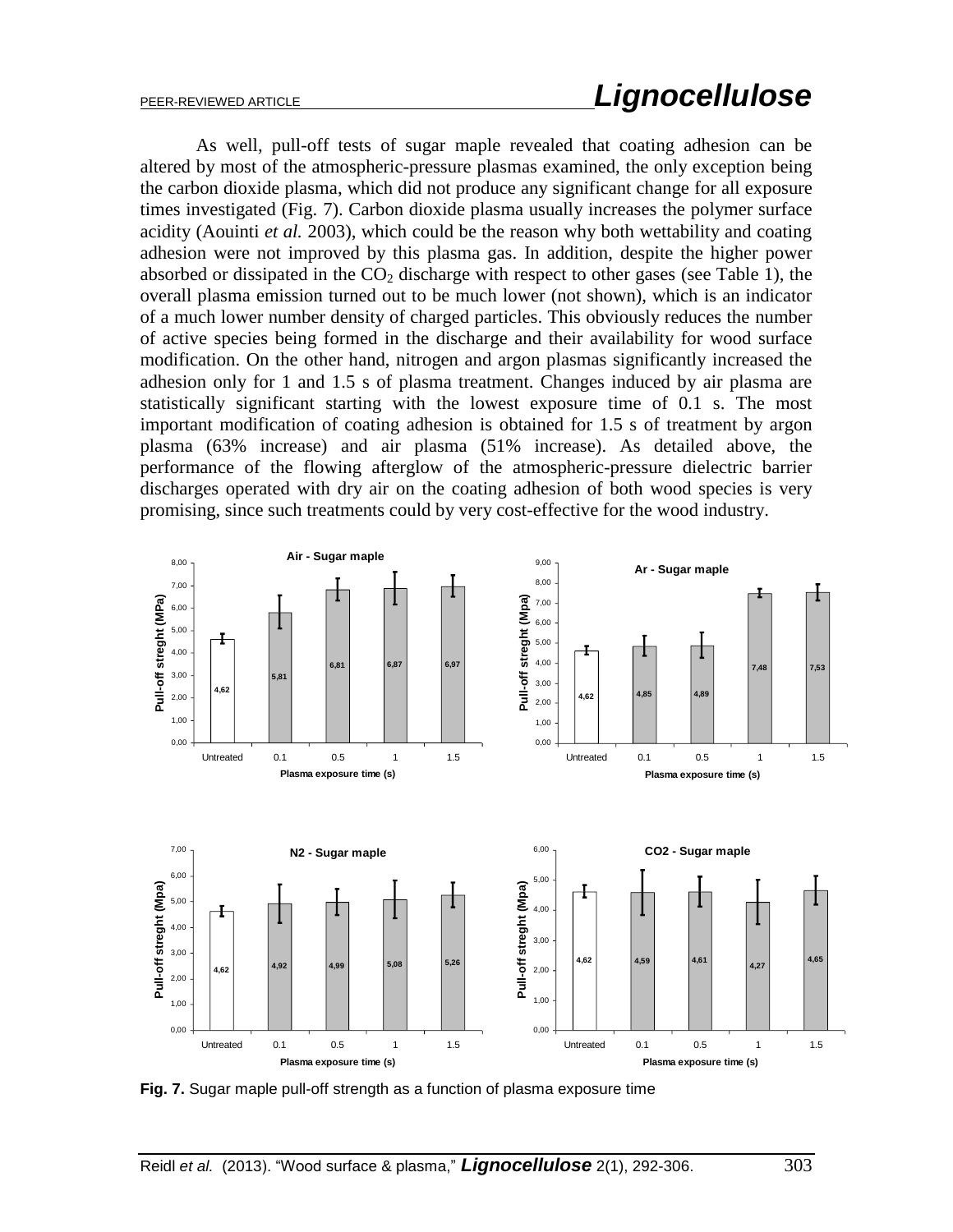Further analysis of the results presented in Figs. 3 to 7 indicates that in contrast with common beliefs, improved wettability with water does not necessarily imply improved wood-coating adhesion. This is because, in addition to the surface energy (dispersive adhesion), a number of other phenomena drives the adhesion dynamics, including surface roughness (mechanical adhesion), formation of chemical bonds, (chemical adhesion), presence of electrical discharges (electrostatic adhesion), and solubility of the coating (diffusive adhesion). Given the diversity of active species (ions, radicals, electrons, metastables, and photons) present in the flowing afterglow of Ar,  $N_2$ ,  $CO<sub>2</sub>$ , and dry air discharges at atmospheric pressure, such treatments can alter all of these contributions through either surface texturing, polymer cross-linking, surface charges, surface oxidation, surface etching, and bond breaking.

### **CONCLUSIONS**

Atmospheric-pressure plasma treatment of sugar maple (*Acer saccharum* March*.*) and black spruce (*Picea mariana* (Mill.)) resulted in increased coating adhesion strength of both wood species. This is true for all the plasma gases selected for this study with the exception of carbon dioxide. The precise reason why carbon dioxide failed to increase coating adhesion remains unclear, although the low discharge currents seem to point towards a low number density of active species over the range of experimental conditions investigated. The wettability of maple has also been increased by plasma treatment, but this is not the case for spruce, no matter the time of the plasma treatment, which is possibly due to the creation of unstable reactive species on the wood surface. The study of influence of plasma exposure time on maple wettability revealed that the loss of contact angle is directly proportional to the time of treatment. The repetition of contact angle measurements demonstrated that the effect of atmospheric-pressure plasma treatment on wood wettability is not permanent: after treatment, the gain in wettability begins to fall and in some cases reaches the control value within two weeks. Consequently, one should take advantage of plasma-surface modification as soon as possible after treatment. From a practical point of view, the effect of air plasma on wood is highly important, since it possibly leads the way to the development of industrial air plasma reactors at atmospheric pressure for the wood industry.

### **ACKNOWLEDGMENTS**

This work was supported by the Renewable Materials Research Center (Université Laval), FPInnovations, and the National Science and Engineering Research Council of Canada (NSERC).

#### **REFERENCES CITED**

Aouinti, M., Bertrand, P., and Poncin-Épaillard, F. (2003). "Characterization of propylene surface after treatment in CO<sup>2</sup> plasmas," *Plasma Processes Polymers* 8(4), 225-236.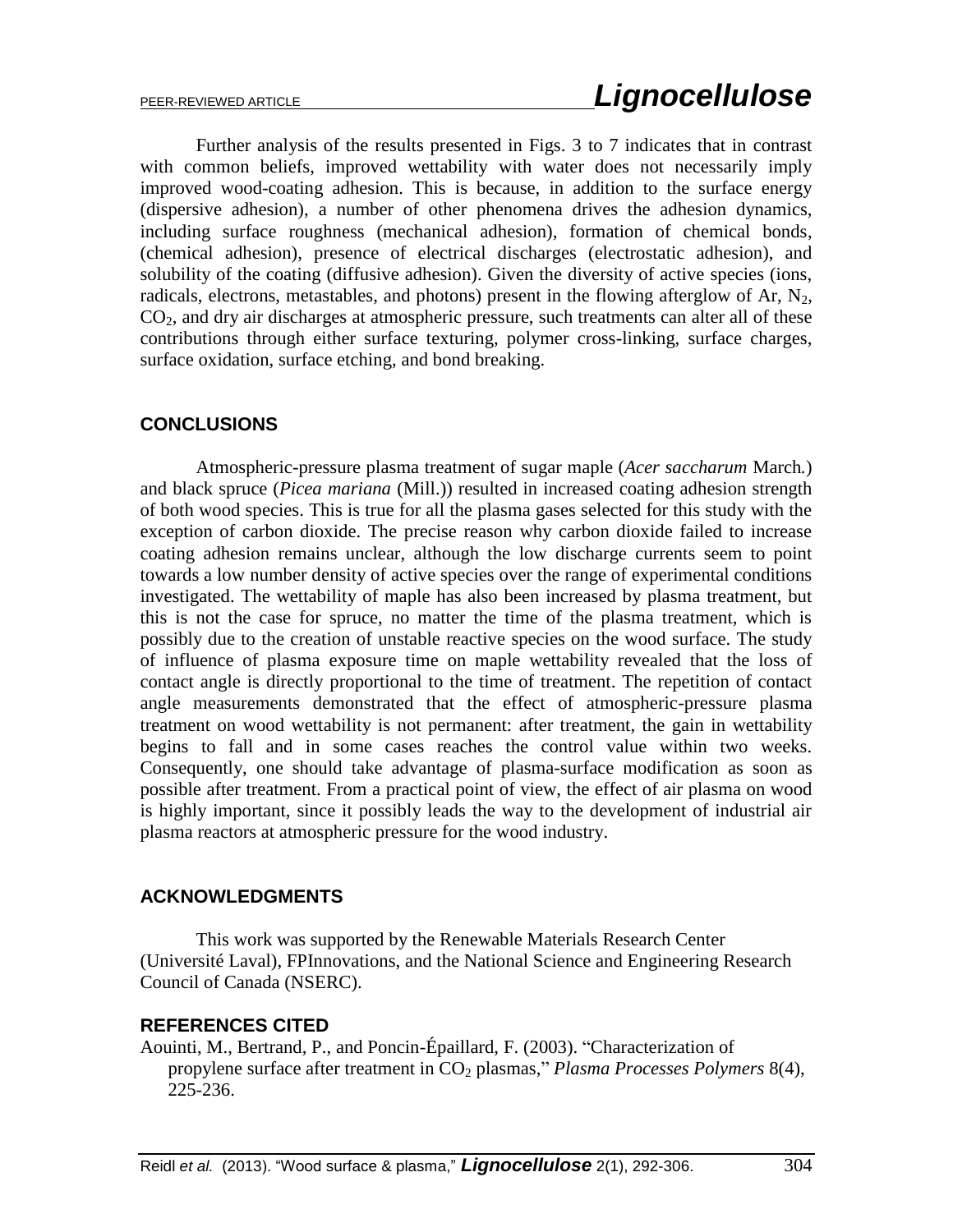- Asandulesa, M., Topala, I., and Dumitrascu, N. (2010). "Effect of helium DBD plasma treatment on the surface of wood samples," *Holzforschung* 64(2), 223-227.
- Avramidis, G., Hauswald, E., Lyapin, A., Militz, H., Viöl, W., and Wolkenhauer, A. (2009). "Plasma treatment of wood and wood-based materials to generate hydrophilic or hydrophobic surface characteristics," *Wood Mat. Sc. Eng*. 4(1-2), 52- 60.
- Avramidis, G., Klarhöfer, L., Maus-Friedrichs, W., Militz, H., and Viöl, W. (2012). "Influence of air plasma treatment at atmospheric pressure on wood extractives," *Polym. Degrad. Stab.* 97, 469-471.
- Bahners T., and Gutman, J. S. (2011). "Photo-initiated lamination of polyethylene (PE) and poly(ethylene terephthalate) (PET)," *J. Adhes. Sci. Technol.* 26, 121-130.
- Blanchard, V., Blanchet, P., and Riedl, B. (2009). "Surface energy modification by RF inductive and capacitive plasmas at low pressures on sugar maple: An exploratory study," *Wood and Fib. Sci.* 41(3), 245-254.
- Busnel, F., Blanchard, V., Prégent, J., Stafford, L., Riedl, B., Blanchet, P., and Sarkissian, A. (2010). "Modification of sugar maple (*Acer saccharum*) and black spruce (*Picea mariana*) wood surfaces in a dielectric barrier discharge (DBD) at atmospheric pressure," *J. of Adhes. Sc. Technol.* 24(13), 1401-1413.
- Chen, H. Y., and Zavarin, E. (1990). "Interaction of cold radio frequency plasma with solid wood," *J. Wood Chem. Technol.* 10(3), 386-400.
- Colpo, P., Meziani, T., and Rossi, F. (2008). "Plasma sources and reactor configurations, " in: *Advanced Plasma Technology*, d'Agostino, R., Favia, P., Kawai, Y., Ikegami, H., Sato, N., and Arefi-Khonsari, F. (eds.), Wiley-VCH Verlag Publisher.
- Denes, F. S., Cruz-Barba, L. E., and Manolache, S. (2005). "Plasma treatment of wood," in: *Handbook of Wood Chemistry and Wood Composites*, Rowell, R. M. (ed.), CRC Press.
- Evans, P., Ramos, M., and Senden, T. (2007). "Modification of wood using a glowdischarge plasma derived from water," Proceedings of the Third European Conference on Wood Modification, Hill, C.A.S., Jones, D., Militz, H., and Ormondroyd, G. A. (eds.), 15-16 October, Bangor, UK.
- Kim, B. S., Chun, B. H., Lee, W. I., and Hwang, B. S. (2009). "Effect of plasma treatment on the wood flour for wood flour/PP composites," *J. Thermopl. Comp. Mat.* 22(1), 21-28.
- Klarhöfer, L., Viöl, W., and Maus-Friedrichs, W. (2010). "Electron spectroscopy on plasma treated lignin and cellulose," *Holzforschung* 64, 331-336
- Kolluri, O. S. (2003). "Application of plasma technology for improved adhesion of materials," in: *Handbook of Adhesive Technology*, Pizzi, A., and Mittal, K. L. (eds.), Second Edition, CRC Press, Chapter 9, pp. 193-204.
- Levasseur, O., Stafford, L., Gherardi, N., Naudé, N., Blanchard, V., Blanchet, P., and Riedl, B. (2012). "Deposition of hydrophobic functional groups on wood surfaces using atmospheric-pressure dielectric barrier discharge in heliumhexamethyldisiloxane gas mixtures," *Plasma Process. Polym*. 9, 1168.
- Manolache, S., Jiang, H., Rowell, R. M., and Denes, F. S. (2008). "Hydrophobic wood surfaces generated by non-equilibrium, atmospheric pressure (NEAPP) plasmaenhanced coating," *Mol. Cryst. Liq. Cryst*. 483, 348-351.